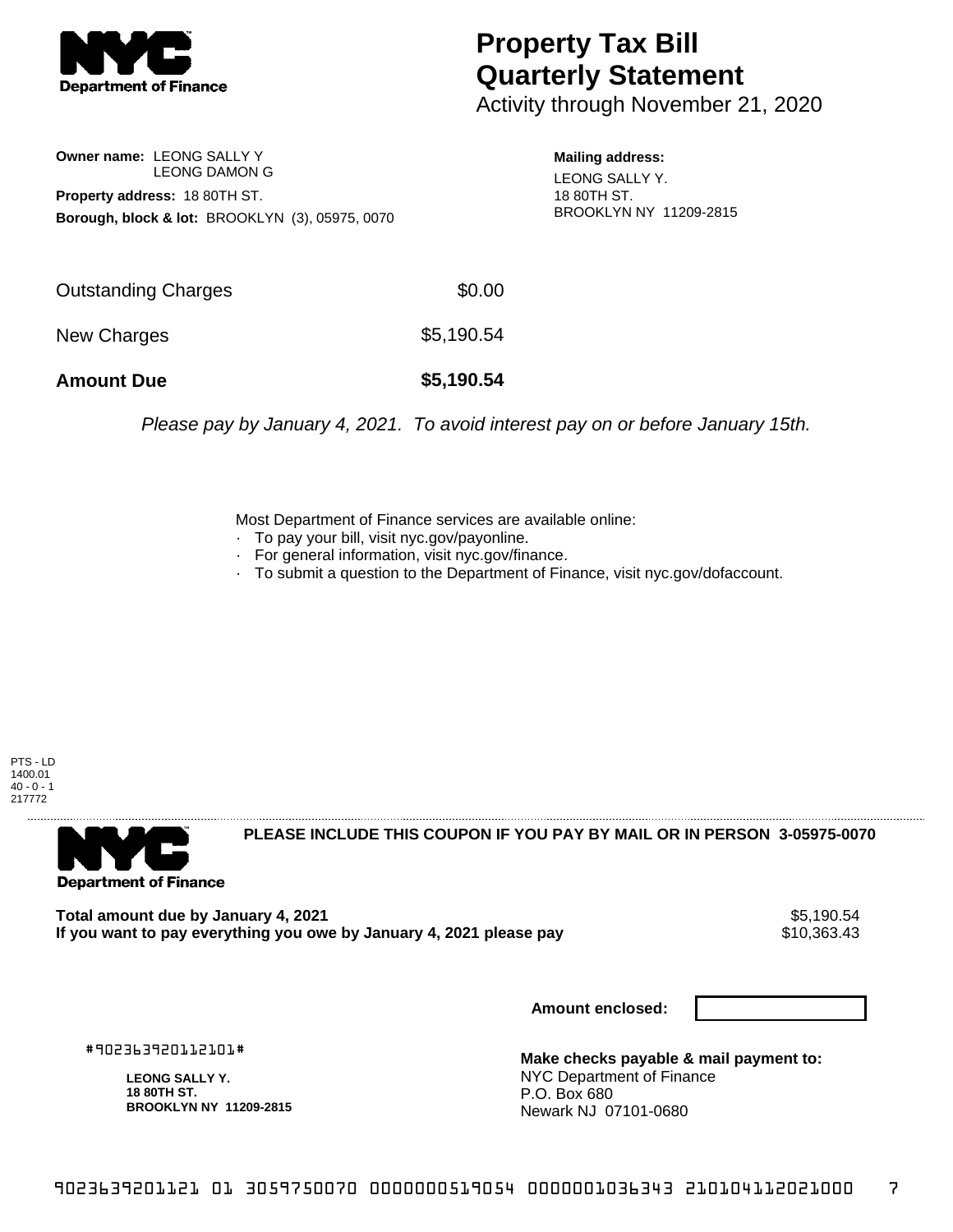

| <b>Billing Summary</b>                                                     | <b>Activity Date Due Date</b>           |                 | Amount        |
|----------------------------------------------------------------------------|-----------------------------------------|-----------------|---------------|
| Outstanding charges including interest and payments                        |                                         |                 | \$0.00        |
| Finance-Property Tax                                                       | 01/01/2021                              |                 | \$5,251.94    |
| <b>Adopted Tax Rate</b>                                                    |                                         |                 | $$-61.40$     |
| <b>Total amount due</b>                                                    |                                         |                 | \$5,190.54    |
| <b>Tax Year Charges Remaining</b>                                          | <b>Activity Date</b><br><b>Due Date</b> |                 | <b>Amount</b> |
| Finance-Property Tax                                                       |                                         | 04/01/2021      | \$5,251.94    |
| Adopted Tax Rate                                                           |                                         |                 | $$-61.40$     |
| Total tax year charges remaining                                           |                                         |                 | \$5,190.54    |
| If you want to pay everything you owe by January 4, 2021 please pay        |                                         |                 | \$10,363.43   |
| If you pay everything you owe by January 4, 2021, you would save:          |                                         | \$17.65         |               |
| How We Calculated Your Property Tax For July 1, 2020 Through June 30, 2021 |                                         |                 |               |
|                                                                            |                                         | <b>Overall</b>  |               |
| Tax class 1 - Small Home, Less Than 4 Families                             |                                         | <b>Tax Rate</b> |               |
| Original tax rate billed                                                   |                                         | 21.1670%        |               |
| New Tax rate                                                               |                                         | 21.0450%        |               |
| Estimated Market Value \$3,074,000                                         |                                         |                 |               |
|                                                                            |                                         |                 | <b>Taxes</b>  |
| <b>Billable Assessed Value</b>                                             |                                         | \$100,646       |               |
| <b>Taxable Value</b>                                                       | \$100,646 x 21.0450%                    |                 |               |
| <b>Tax Before Abatements and STAR</b>                                      |                                         | \$21,180.96     | \$21,180.96   |
| Basic Star - School Tax Relief                                             |                                         | $$-1,410.00$    | $$-296.00**$  |
| Annual property tax                                                        |                                         |                 | \$20,884.96   |
| Original property tax billed in June 2020                                  |                                         |                 | \$21,007.76   |
| <b>Change In Property Tax Bill Based On New Tax Rate</b>                   |                                         |                 | $$-122.80$    |

Please call 311 to speak to a representative to make a property tax payment by telephone.

## **Home banking payment instructions:**

- 1. **Log** into your bank or online bill pay website.
- 2. **Add** the new payee: NYC DOF Property Tax. Enter your account number, which is your boro, block and lot, as it appears here: 3-05975-0070 . You may also need to enter the address for the Department of Finance. The address is P.O. Box 680, Newark NJ 07101-0680.
- 3. **Schedule** your online payment using your checking or savings account.

## **Did Your Mailing Address Change?**

If so, please visit us at **nyc.gov/changemailingaddress** or call **311.**

When you provide a check as payment, you authorize us either to use information from your check to make a one-time electronic fund transfer from your account or to process the payment as a check transaction.